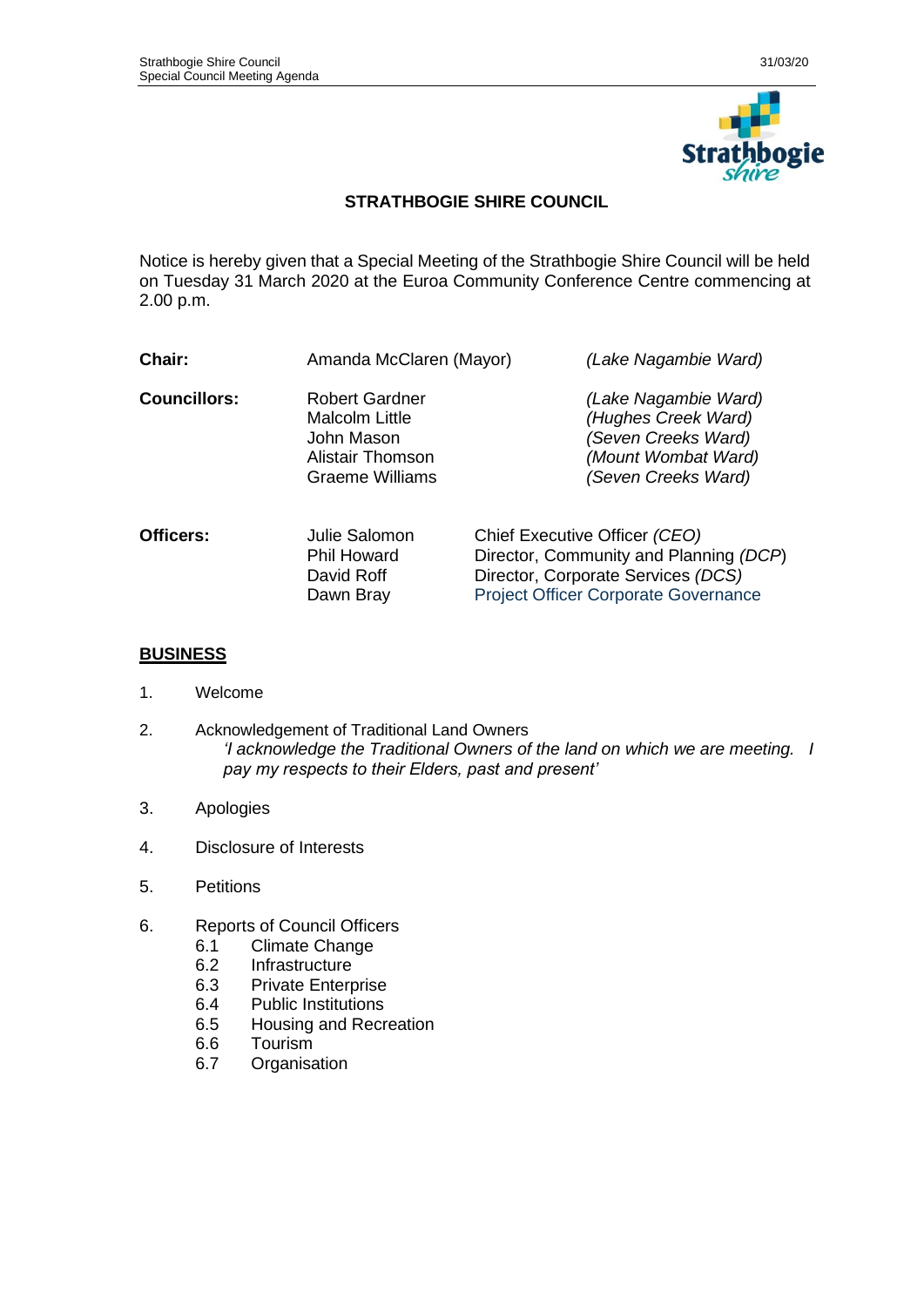- 7. Closure of Meeting to the Public to consider matters listed for consideration in accordance with Section 89(2) of the Local Government Act 1989
- 8. Confirmation of 'Closed Portion' Decision/s

Julie Salomon **CHIEF EXECUTIVE OFFICER**

27 March 2020

An audio recording of this meeting is being made for the purpose of verifying the accuracy of the minutes of the meeting, as per Local Law No. 1 - Meeting Procedure (2014) or as updated from time to time through Council Resolution

Council does not generally permit individuals to make audio recordings of meetings. Individuals are required to make a written request addressed to the Council (Group Manager, Corporate & Community) should they seek to obtain permission to do so.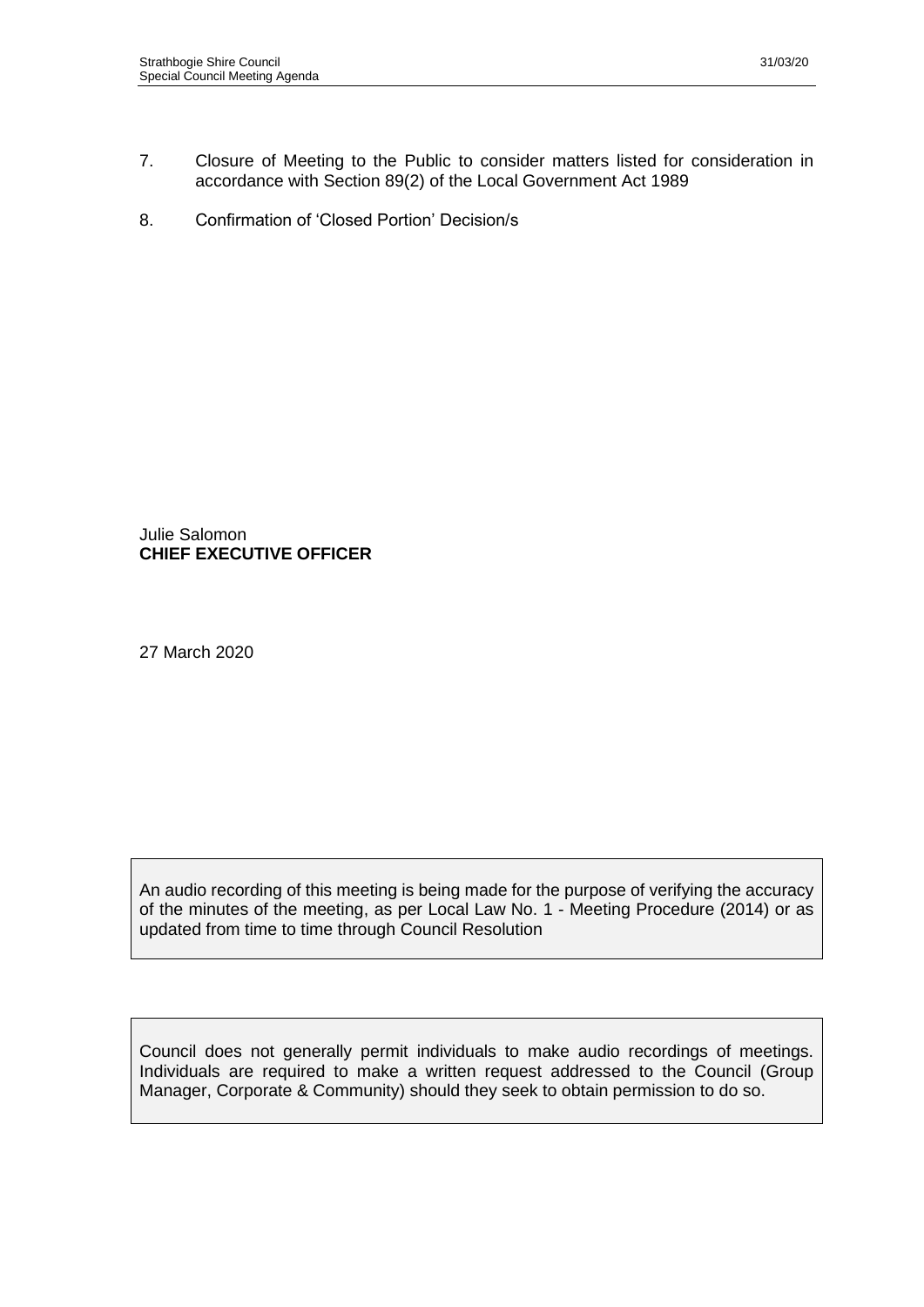# **REPORTS INDEX**

|       | <b>REPORTS</b>                                                                                     |  |
|-------|----------------------------------------------------------------------------------------------------|--|
| ุ 61  | <b>ORGANISATION</b>                                                                                |  |
| 6.1.1 | Interim Instrument of Expanded Emergency Delegation from Council<br>to the Chief Executive Officer |  |
|       | <b>CLOSURE OF MEETING TO THE PUBLIC</b>                                                            |  |
|       | <b>CONFIRMATION OF 'CLOSED PORTION' DECISION/S</b>                                                 |  |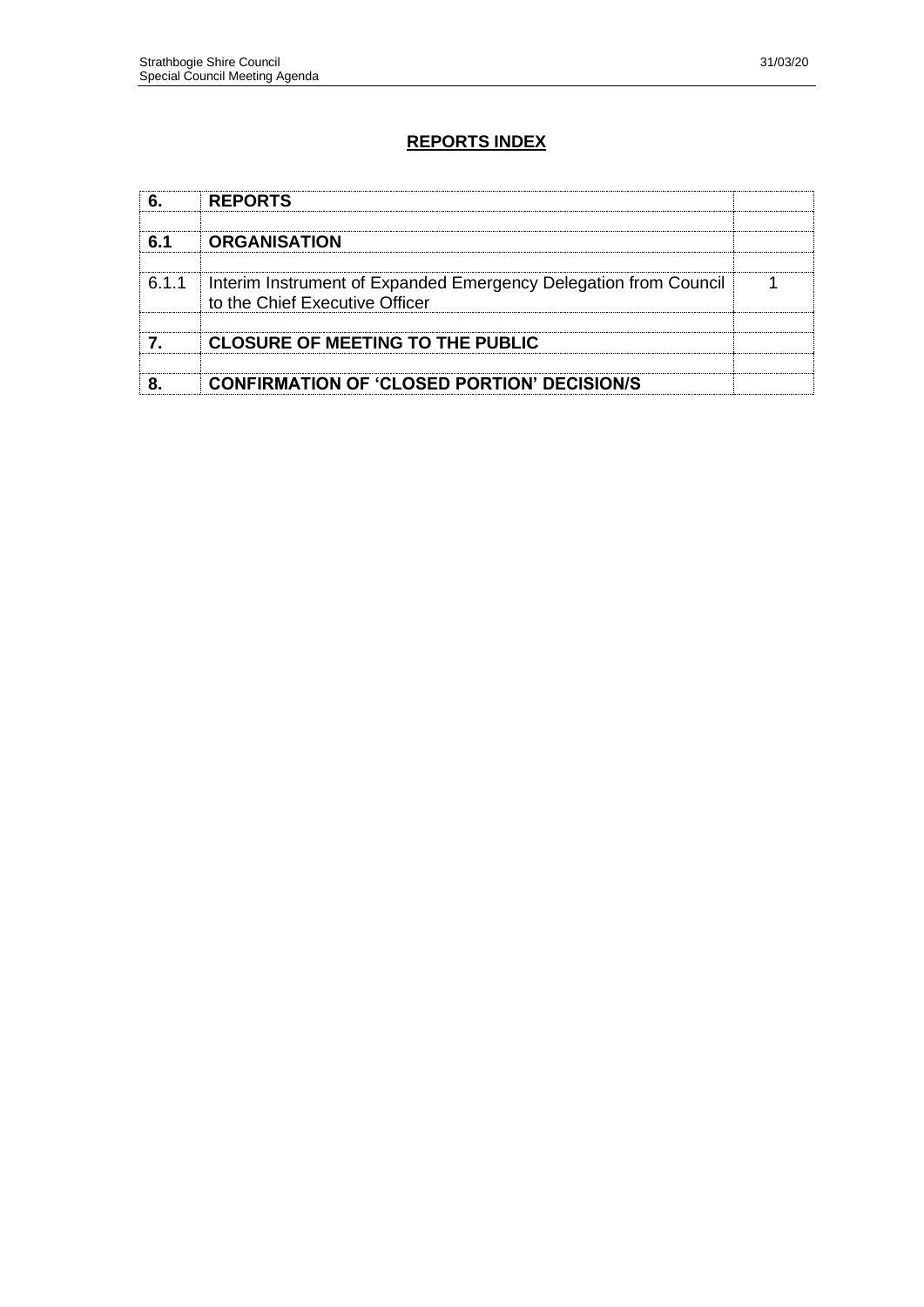## **6.7 ORGANISATION**

## **6.7.1 Interim Instrument of Expanded Emergency Delegation from Council to the Chief Executive Officer**

(Project Officer Corporate Governance: File Ref: 623396)

Responsible Director: Chief Executive Officer

### *EXECUTIVE SUMMARY*

Council has enacted its Business Continuity Plan following the escalation of the COVID-19 pandemic.

Legal experts and Local Government Victoria have advised that it is important that contingencies are put into place to ensure that as many functions of Council continue to operate as possible, not only to support our community through this crisis but to also ensure essential Council services are provided and decision making continues to occur.

Neither the current *Local Government Act 1989* (the Act) nor the new Local Government Bill 2020 provide for Council meetings to be held in any other way than by attendance in person.

There is a risk that Council's ability to reach a quorum may be compromised at times during the course of the pandemic. Many councils across the State are addressing this issue by approving emergency provisions for the Chief Executive Officer (CEO) to exercise increased delegations in the event a quorum cannot to be achieved.

This report seeks resolutions from Council to approve an Instrument of Expanded Emergency Delegations to the Chief Executive Officer, subject to consultation with all available Councillors and public transparency by submit a report to the next Council meeting listing the decisions made under these emergency provisions.

The authorisation of the procurement of goods, services or works by the CEO that are likely to exceed the existing financial delegations to the CEO prescribed by the Act and Council's Procurement Policy are identified in this report. Given these projects have been approved by Council through the 2019/20 and 2020/21 budget processes, the CEO is able to authorise payments that exceed the limits set by the Act. The recommendation to Council ensures that no other projects are subject to these emergency delegations.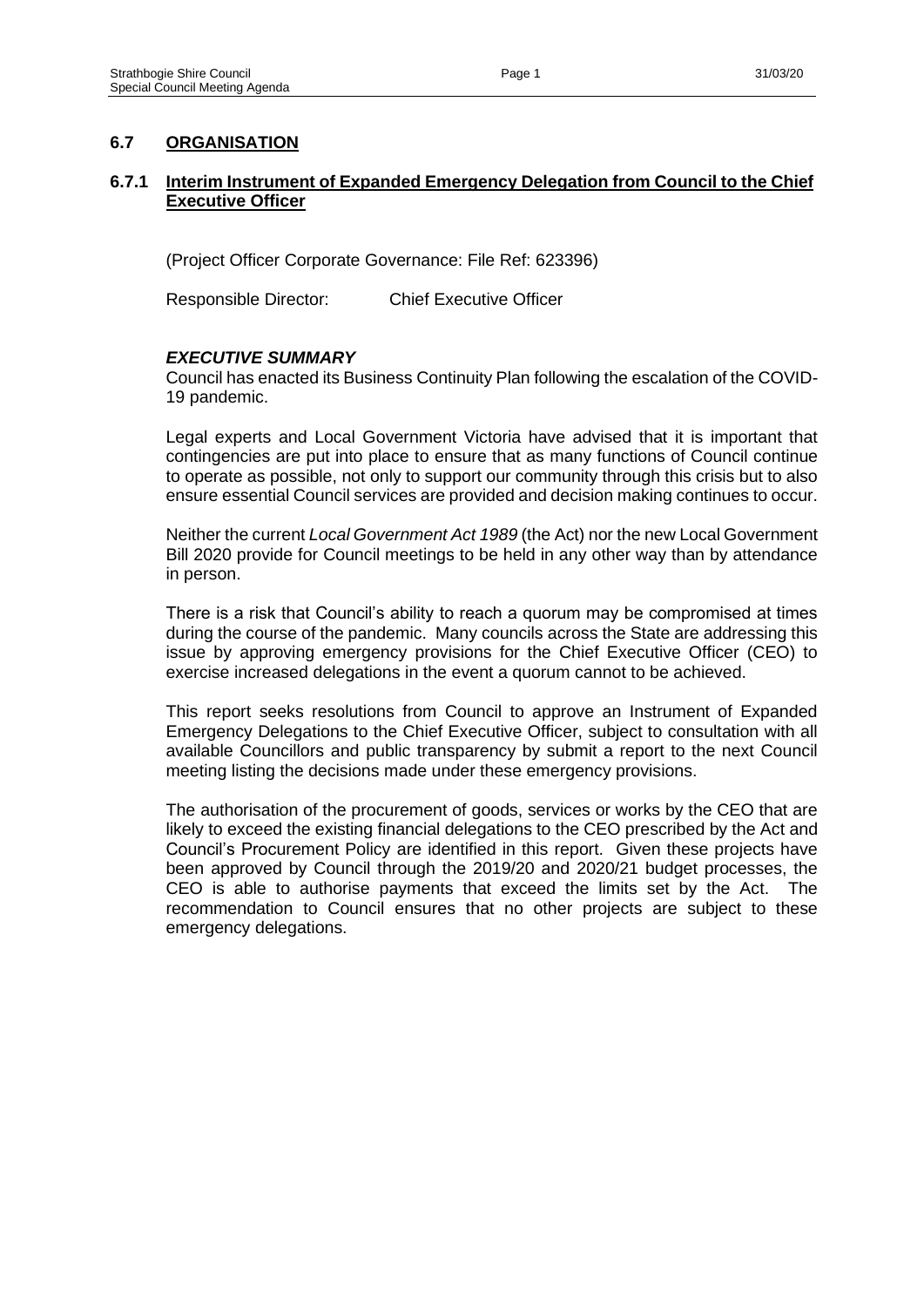## **RECOMMENDATION**

**That:**

- **1. Council approve the S5 Instrument of Expanded Emergency Delegations to the Chief Executive Officer as attached to this report to ensure key decisions can be made for essential services in the event that a quorum of Council or a Planning Committee cannot be achieved for a scheduled meeting(s).**
- **2. The Instrument of Expanded Emergency Delegations to the Chief Executive Officer lapse upon the lifting of State emergency provisions around the COVID-19 Pandemic or if Council amends or revokes the delegation, whichever is the sooner.**
- **3. The provisions of clause 24 of Meeting Procedure Local Law No 1 – 2014 be suspended should a quorum not be obtained for a scheduled Council meeting or Planning Committee meeting to enable the Instrument of Expanded Emergency Delegations to the Chief Executive Officer to be used subject to consultation and public transparency requirements.**
- **4. The Policy for referral of matters to Council's Planning Committee be suspended in the event that a quorum of the Planning Committee cannot be reached to enable the Instrument of Expanded Emergency Delegations to the Chief Executive Officer to be used subject to consultation and public transparency requirements.**
- **5. The Instrument of Expanded Emergency Delegations to the Chief Executive Officer will apply to:**

**a) all urgent matters brought forward through Officer reports which cannot reasonably be delayed until the next scheduled Council Meeting; and**

**b) approval of the procurement of goods, services and works for those projects approved by Council through the 2019/20 and 2020/21 budget processes.**

- **6. Prior to making any decisions under the Instrument of Expanded Emergency Delegations to the Chief Executive Officer, the Chief Executive Officer must consult with available Councillors electronically outlining the reasons as to why the decision cannot be deferred until the next scheduled Council meeting.**
- **7. The Chief Executive Officer must report to the next available meeting of the Council on decisions made under the expanded delegation.**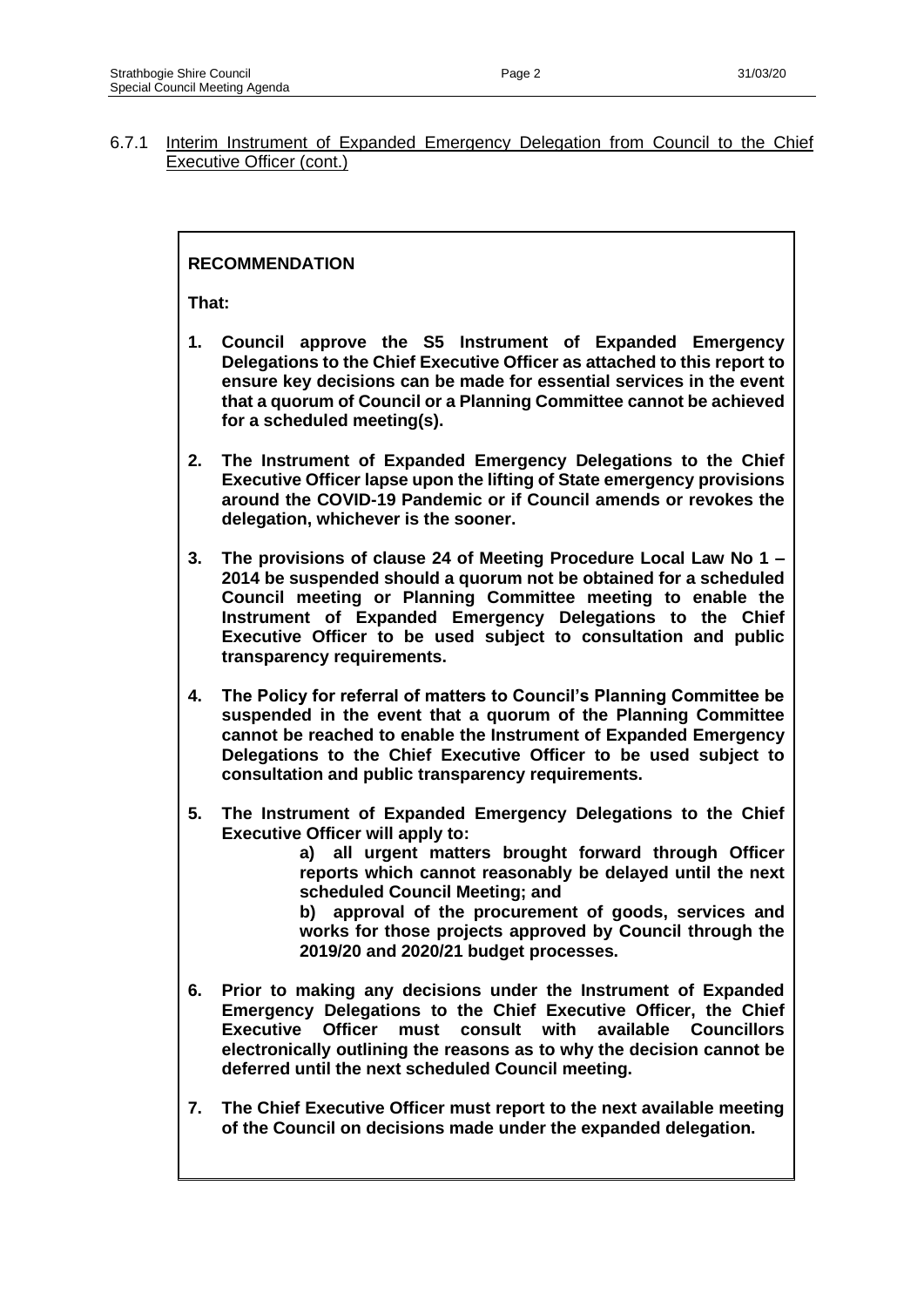- 6.7.1 Interim Instrument of Expanded Emergency Delegation from Council to the Chief Executive Officer (cont.)
	- **8. The Chief Executive Officer must not sub delegate any of the expanded delegations approved by Council, excluding an Acting Chief Executive Officer if one has been appointed by Council.**

### *PURPOSE AND BACKGROUND*

The purpose of this report is to ensure that essential Council services and decisions can be made in the event that a quorum cannot be reached for a Council meeting(s) due to the COVID-19 pandemic.

Legal advice provided to the local government sector from Maddocks in recent days has confirmed that Council meetings are unable to be held remotely via video links. This means contingencies must be put in place to reflect the emergency provisions being enacted across the State to ensure our essential services and support for our community continues over the next few months.

Council can delegate a wide range of decisions to the CEO, and has already done so, although it is important to note that there are some decisions that cannot be delegated (refer to legal considerations section for more detail).

Clause 24 of Council's Meeting Procedure Local Law No 1 – 2014 outlines provisions for the inability to raise a quorum, which are:

*If a quorum is not present within thirty (30) minutes of the scheduled starting time of a meeting:*

- *(a) the meeting shall be deemed to have lapsed;*
- *(b) the Mayor must convene another Council or Committee meeting and ensure that the agenda for such meeting is identical to the agenda for the meeting that was deemed to have lapsed; and*
- *(c) the Chief Executive Officer must give all Councillors notice of the meeting convened by the Mayor.*

#### *KEY ISSUES AND DISCUSSION*

Essential Council operations must continue throughout the Covid 19 pandemic in accordance with the advice from Federal and State governments.

Decision making is an important means through which Council can keep its 'doors open' and continue to make key decisions in the event that a quorum of Councillors cannot be achieved.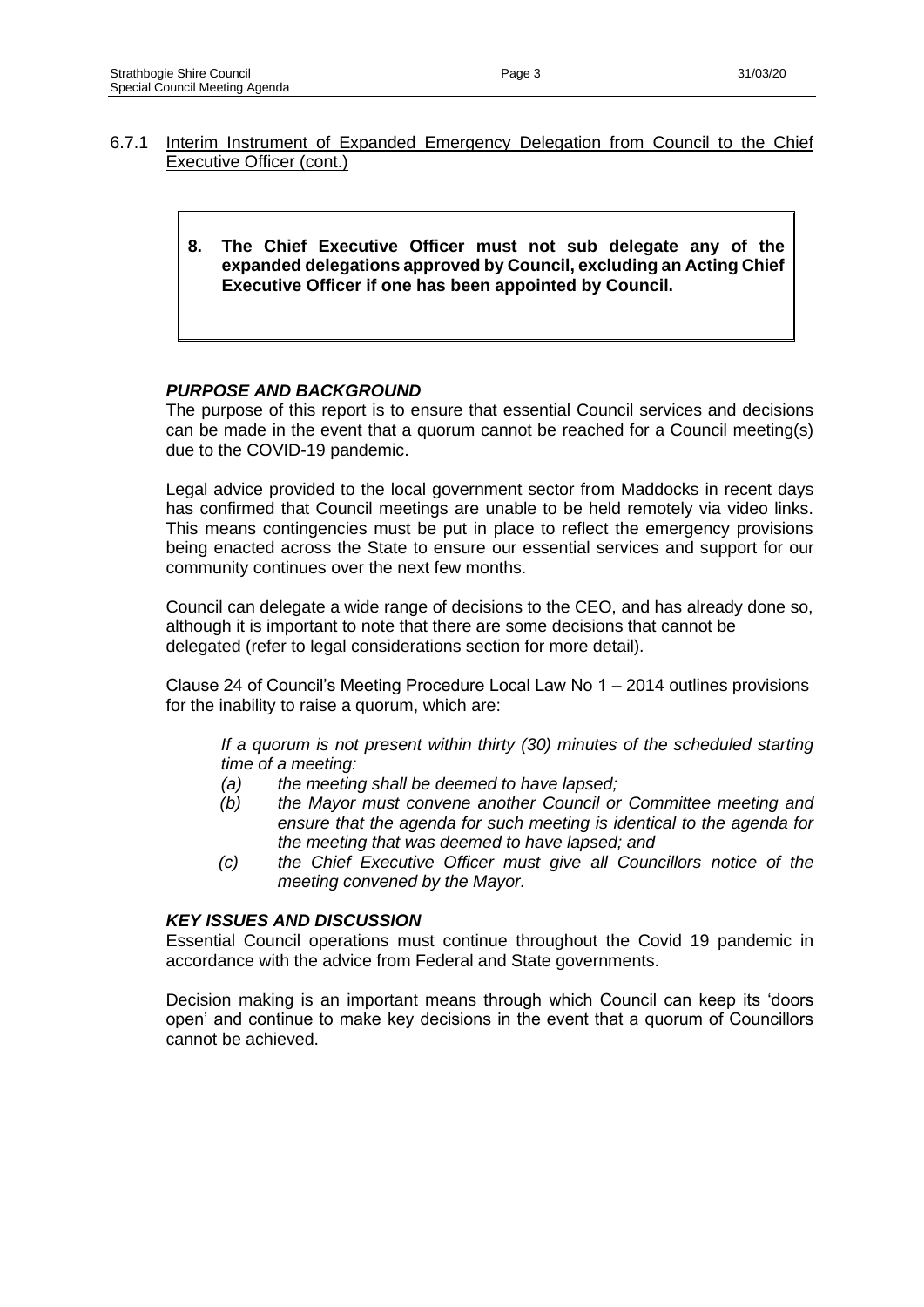The local law provides clarity around what occurs should a quorum not be achieved for a Council meeting or Planning Committee meeting. Given emergency measures are required, this report seeks the suspension of clause 24 of the Local Law and the Council policy around referrals to the Planning Committee in the event scheduled meetings cannot occur due to Councillors either being in forced isolation due to illness or in lockdown as ordered by Federal or State governments.

It is imperative from a good governance perspective that there are checks and balances in place around the use of the Instrument of Expanded Emergency Delegations in relation to:

- consultation with Councillors prior to the use of the additional delegated power through electronic means (eg phone, email, videolink)
- reporting to the next available Council meeting as to what Expanded Emergency Delegations have been exercised
- an expiry date on the whenever the State of Emergency is lifted or when the Council resolve to amend or withdraw the Instrument, whichever is the sooner
- ensuring that approval of procurement and payments by the CEO exceeding financial delegations as set out by Council's Procurement Policy are limited to those related to projects approved by Council through the 2019/20 and 2020/21 budget processes.

The last dot point is critical to ensure that infrastructure projects and other key initiatives are able to continue throughout this pandemic, unless advice from the State or Federal governments states otherwise.

### *COMMUNITY ENGAGEMENT*

Given the escalating emergency around the COVID-19 pandemic, engagement has been limited to discussions with Councillors, however information has been circulated by:

- local government legal experts
- Local Government Victoria
- other councils across the region and the State

All have indicated that extending CEO delegations is a suitable measure to take in this current State of Emergency and that many councils are adopting interim CEO delegations as a business continuity measure.

### *POLICY CONSIDERATIONS*

Council's Procurement Policy 2019 reflects the limits under the Act in relation to the entering of contracts.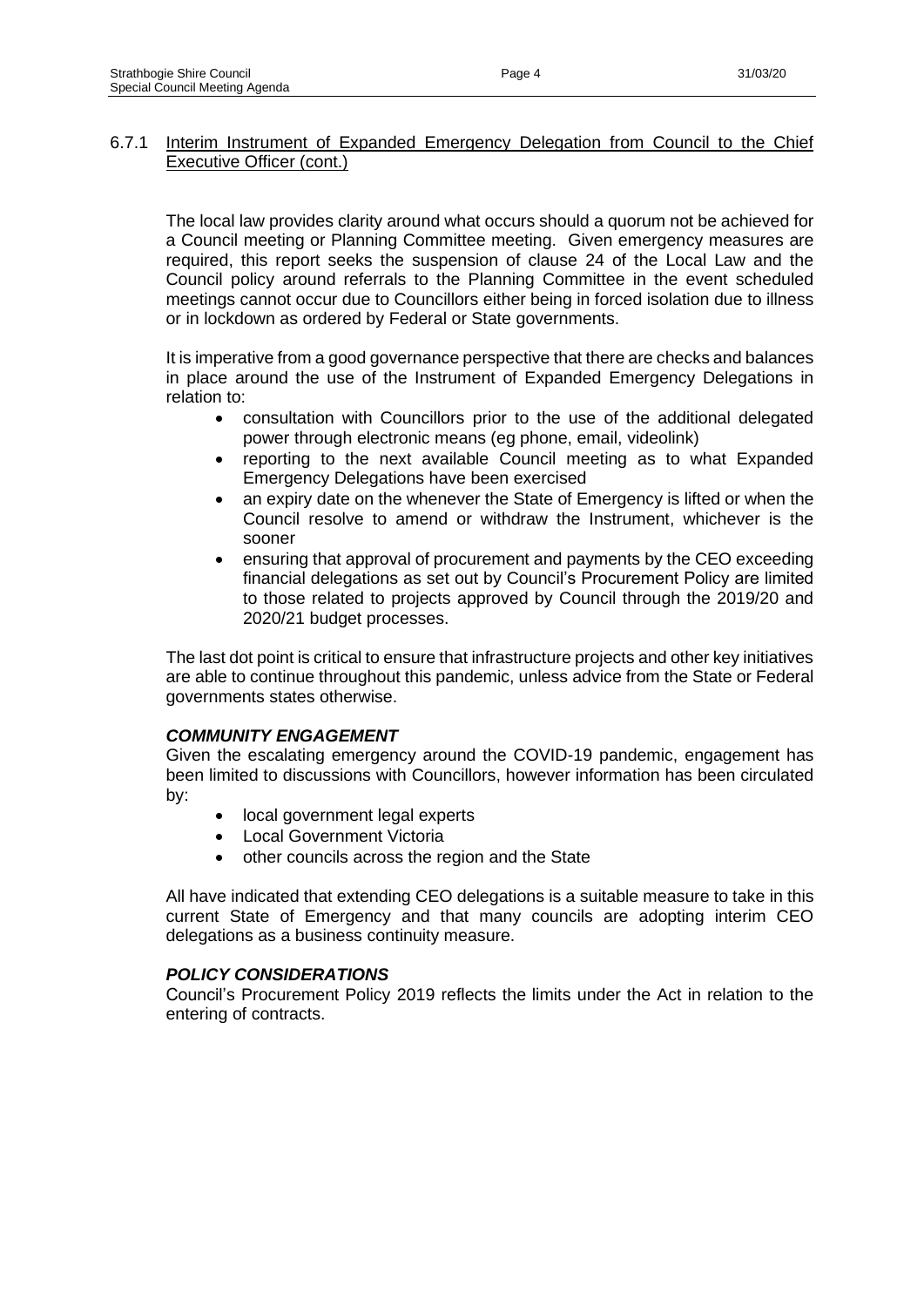## *LEGAL CONSIDERATIONS*

Section 98 of the Act states that Council cannot delegate the following:

- (a) this power of delegation; and
	- (b) the power to declare a rate or charge; and
	- (c) the power to borrow money; and
	- (d) the power to approve any expenditure not contained in a budget approved by the Council; and
	- (e) any power, duty or function of the Council under section 223; and
	- (f) any prescribed power including the awarding of contracts exceeding \$150,000 inclusive of GST for goods and services or \$200,000 inclusive of GST for works.

No member of Council staff, or other person engaged under a contract, involved in advising on or preparing this report has declared a direct or indirect interest in relation to the matter of the report.

### *FINANCIAL CONSIDERATIONS*

The ability to continue to make decisions should a quorum of Council be unachievable is important, particularly in times of the State of Emergency however the limits on the awarding of contracts outlined previously must continue to apply to anything other than those projects or initiatives that have been approved by Council through the 2019/20 or 2020/21 budget processes.

Any resource or financial implications relating to this matter can be met from within existing budget allocations.

### *SOCIAL CONSIDERATIONS*

It is essential that contingencies are in place to support decision making in what is becoming an ever-increasing likelihood that we are unable to reach a quorum.

The approval of emergency delegated powers for the CEO is, therefore, an important risk mitigation measure that means Council can continue to support the community and the local economy through ongoing service provision.

#### *HUMAN RIGHTS CONSIDERATIONS*

The rights protected in the *Charter of Human Rights and Responsibilities Act 2006* were considered in preparing this report and it's determined that the subject matter does not raise any human rights issues.

#### *CONCLUSION*

An important component of our Business Continuity Plan is implementing measures to keep essential functions of Council operating to support our community and local economy.

The approval of an Instrument of Expanded Emergency Delegations to the Chief Executive Officer is a key way in which we can keep essential and important functions going throughout the COVID-19 State of Emergency.

Our approach means that there is an expiry date for the Instrument and checks and balances to regulate the CEO's use of powers.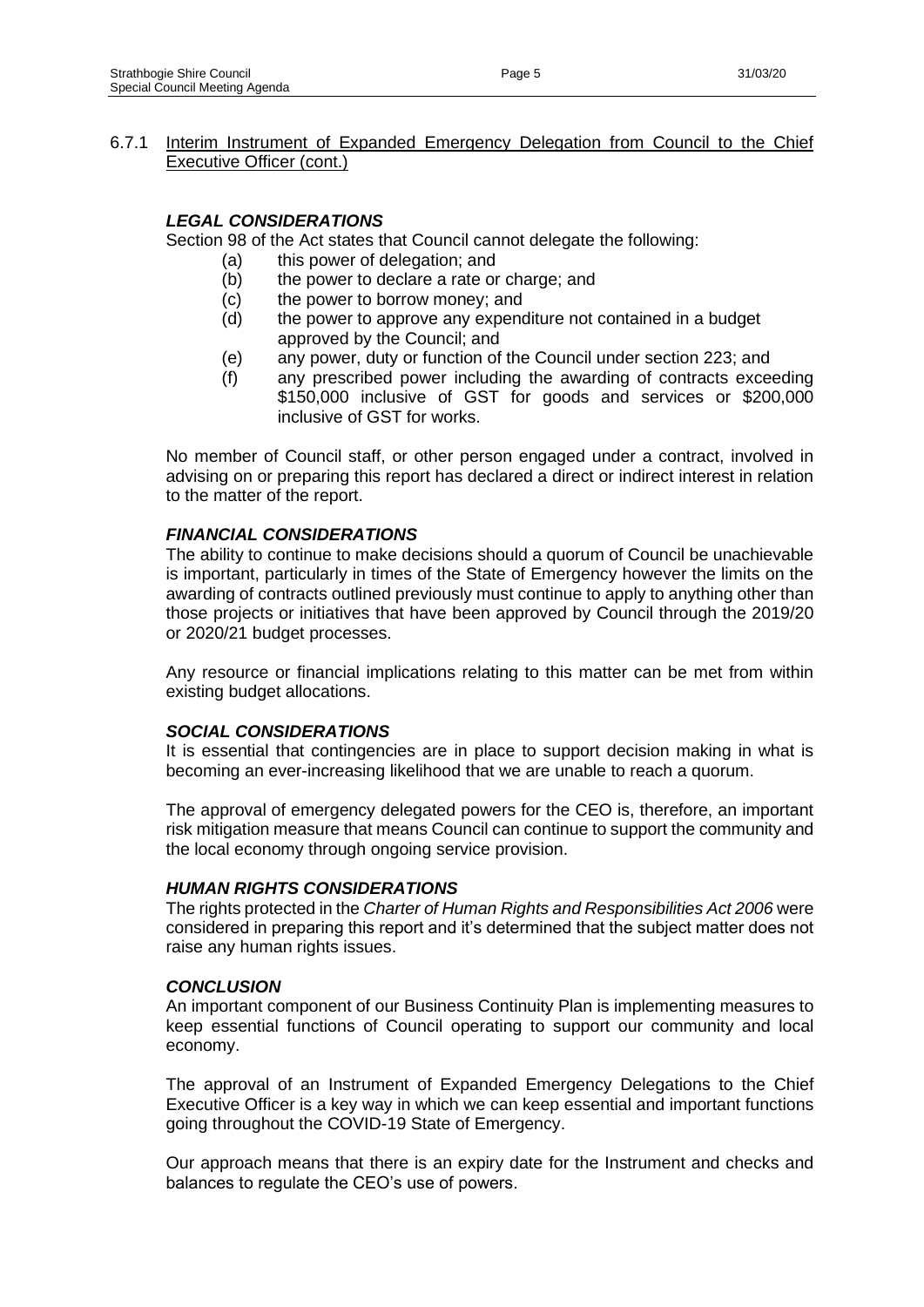#### *ATTACHMENTS*

- **Attachment 1:** Advice from Local Government Victoria Council meetings in response to COVID-19.
- **Attachment 2:** Draft S5 Instrument of Delegation to the Chief Executive Officer, March 2020.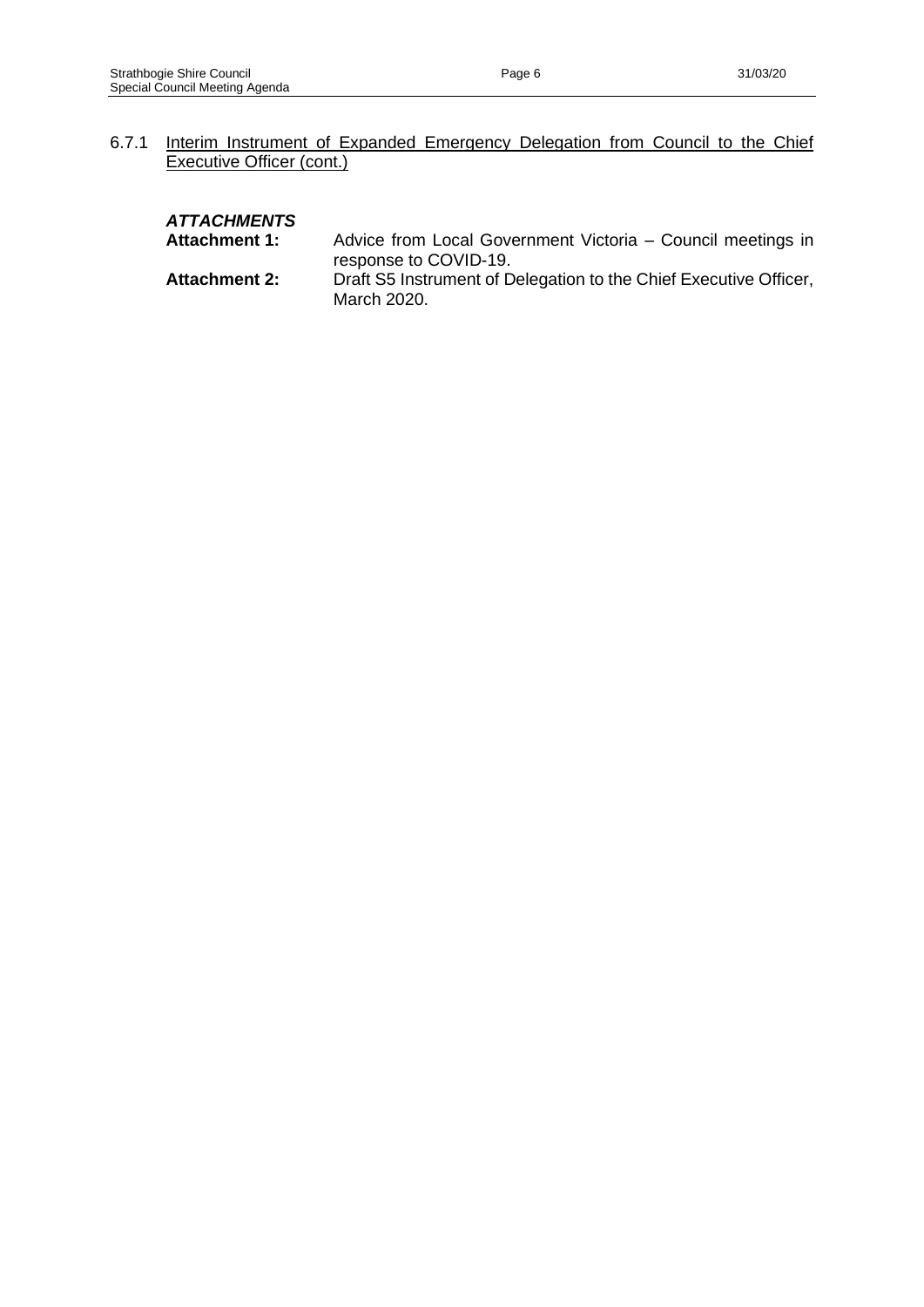#### **ATTACHMENT 1:**

#### ADVICE FROM LOCAL GOVERNMENT VICTORIA



#### **BULLETIN: 9/2020**

#### **COUNCIL MEETINGS**

A number of councils have been enquiring about contingencies they are considering relating to council meetings, in response to the challenges raised by COVID-19

The following information is provided to assist councils to determine the most appropriate response for their circumstances

#### Meetings open to the public

The Local Government Act 1989 (section 89(1)) requires all council and special committee meetings to be open to the public, unless the reason for closure meets one of the listed criteria in section 89(2) of the Act. The Act does not provide an opportunity to exempt this requirement.

Those councils that currently stream council meetings are encouraged to promote the availability of this medium as an alternative to attendance in person whilst social distancing is being encouraged.

Clause 66(1) of the Local Government Bill 2019 continues the requirement for council meetings to be open to the public, unless a circumstance in clause 66(2) applies. Clause 66(2) states those circumstances are:

- The meeting is to consider confidential information; or a
- Security reasons; or  $\mathbf b$
- It is necessary to close the meeting to enable the meeting to proceed in an orderly manner. C.

A council may close a meeting under b) or c) above, provided it enables the meeting to be viewed by the public e.g. streamed on the internet. The term "security" is not defined in the Bill, but would be broad enough to apply in the current circumstances relating to COVID-19.

#### **Councillor attendance at meetings**

Both the Local Government Act 1989 and the Local Government Bill 2019 provide that voting at council meetings is undertaken by councillors present at the meeting. 'Present' means physically present in the room where the decision making is taking place. There is no provision that allows a council to be exempted from this requirement, e.g. allowing presence by electronic means.

It is recommended that attendance at meetings have regard to the Commonwealth government's guidance on social distancing and hygiene.

#### Cancelling or postponing meetings

If a council wishes to cancel or postpone a council or special committee meeting - for example because a quorum cannot be formed due to the absence of councillors - it should give as much public notice as is practicable. Again, there is no capacity to exempt or vary quorum requirements under the Act

#### Delegation

To enable continued council operations, councils may wish to consider the need to increase the exercise of delegated decisions to the council's chief executive officer and staff. Section 98 of the Act sets out the requirements for delegating council powers, duties and functions. Councils are encouraged to review their delegations to maximise the opportunity for business continuity.

The management of the COVID-19 pandemic is evolving and dynamic. Local government Victoria understands the important role councils are playing and is committed to keeping you informed and supported

Regards

**Graeme Emonson Executive Director Local Government Victoria** Authorised by Graeme Emonson, Executive Director, Local Government Victoria Department of Environment, Land, Water and Planning, Level 35, 2 Lonsdale Street, Melbourne

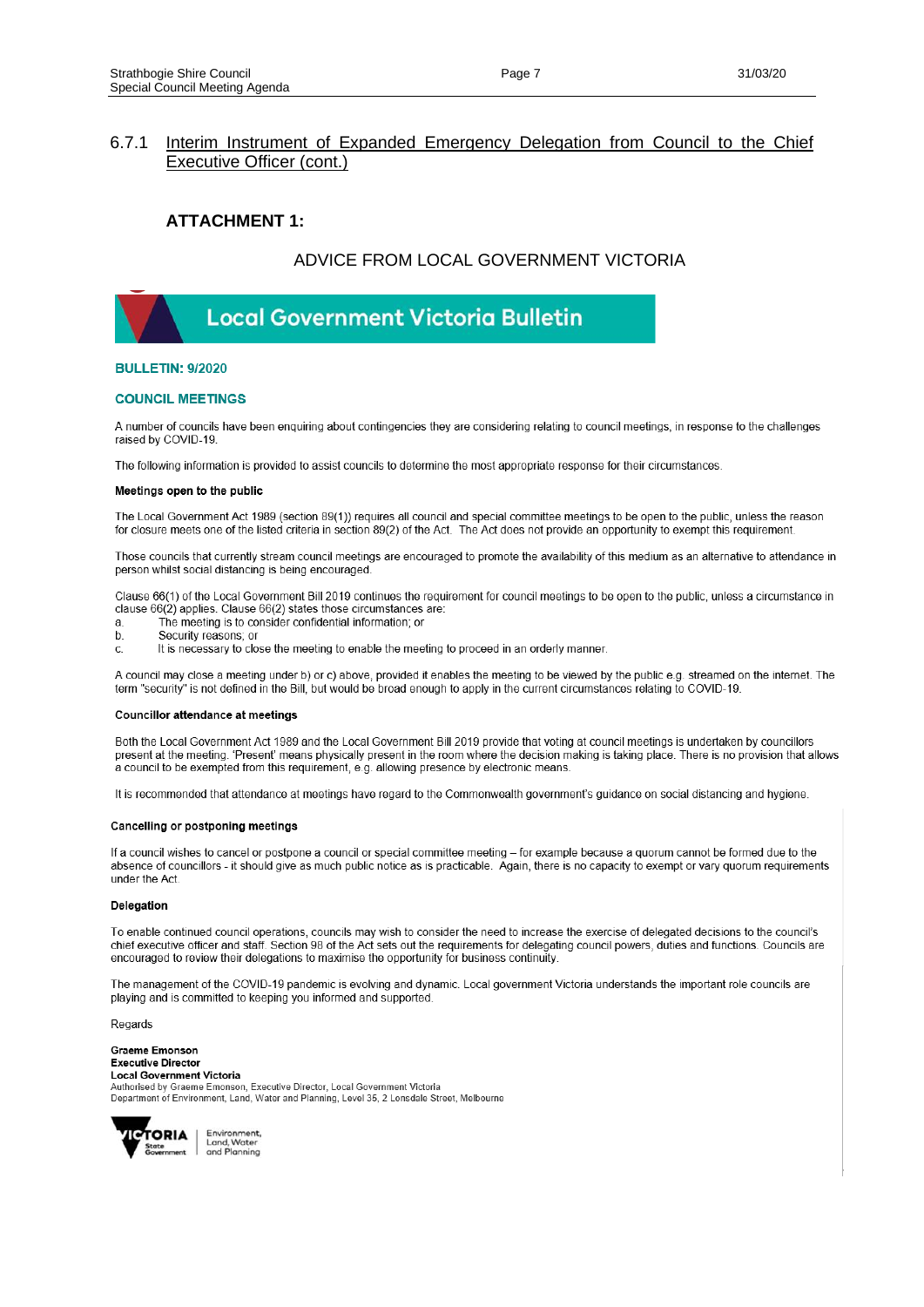# **ATTACHMENT 2:**

Maddocks Delegations and Authorisations

# *S5 Instrument of Delegation to Chief Executive Officer*



# **Strathbogie Shire Council**

**Instrument of Delegation**

**to**

**The Chief Executive Officer**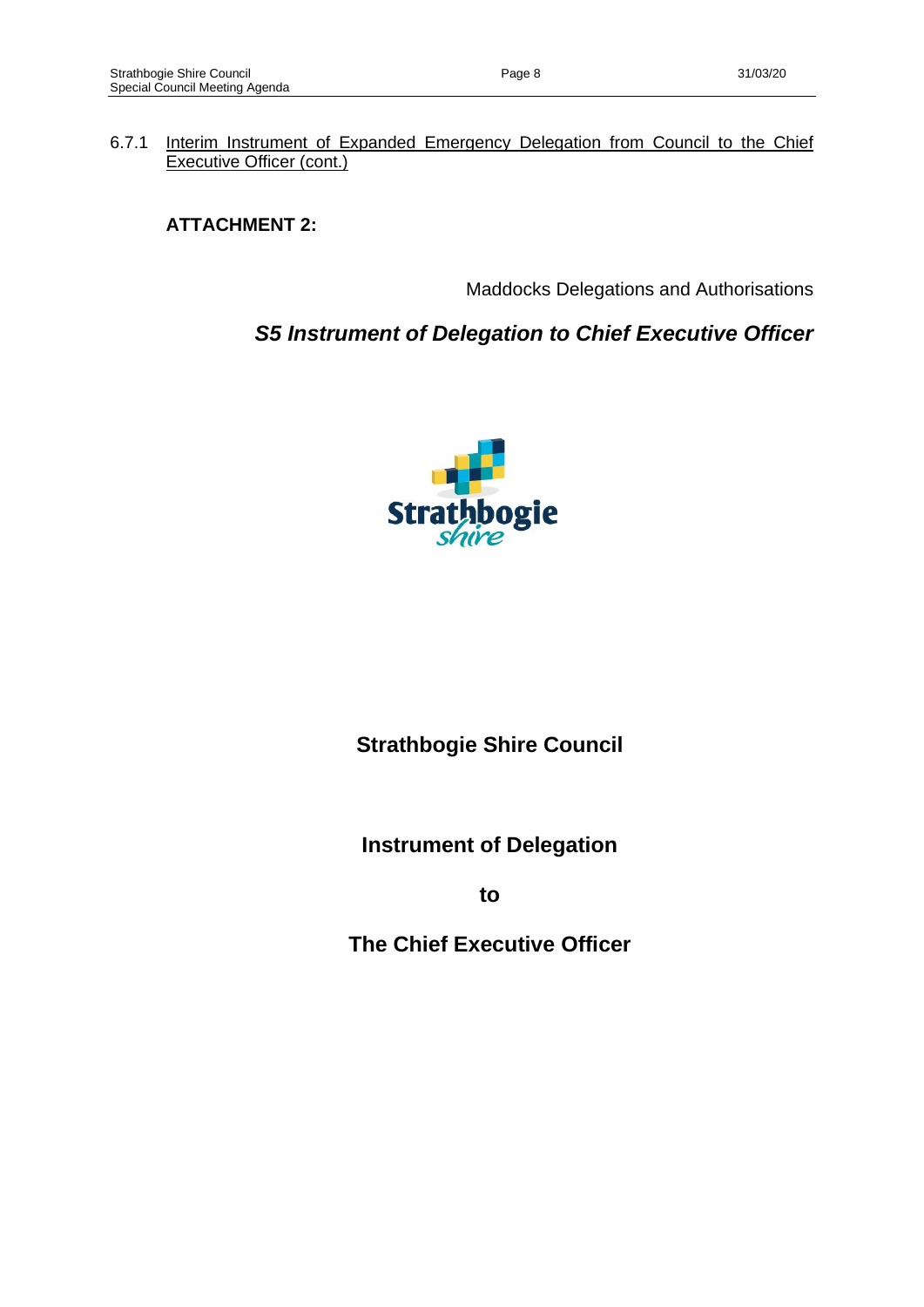# **Instrument of Expanded Emergency Delegation**

In exercise of the power conferred by s 98(1) of the *Local Government Act 1989* (**the Act**) and all other powers enabling it, the Strathbogie Shire Council (**Council**) delegates to the member of Council staff holding, acting in or performing the position of Chief Executive Officer, the powers, duties and functions set out in the Schedule to this Instrument of Delegation,

AND declares that

- 1. this Instrument of Delegation is authorised by a Resolution of Council passed on 2020.
- 2. the delegation
	- 2.1 comes into force immediately the common seal of Council is affixed to this Instrument of Delegation;
	- 2.2 is subject to any conditions and limitations set out in the Schedule;
	- 2.3 must be exercised in accordance with any guidelines or policies which Council from time to time adopts; and
	- 2.4 remains in force until whichever is the sooner of:
		- (a) upon the lifting of the State of Emergency in Victoria relating to the COVID-19 pandemic
		- (b) Council resolves to vary or revoke it.
- 3. The member of Council staff occupying the position or title of or acting in the position of Chief Executive Officer may delegate to a member of Council staff any of the powers (other than the power of delegation conferred by s 98(3) of the Act or any other powers not capable of sub-delegation) which this Instrument of Delegation delegates to him or her unless that matter has been placed on an agenda for a scheduled Council meeting but could not be considered at neither the scheduled meeting nor the rescheduled meeting due to a lack of quorum during the Covid 19 pandemic as per Clause 24 of Council's Meeting Procedure Local Law No 1 – 2014.

| was affixed this<br>presence of : | day of | The COMMON SEAL of STRATHBOGIE SHIRE COUNCIL<br>2020 in the |  |
|-----------------------------------|--------|-------------------------------------------------------------|--|
|                                   |        | Mayor                                                       |  |

........................................................ Councillor

........................................................ Chief Executive Officer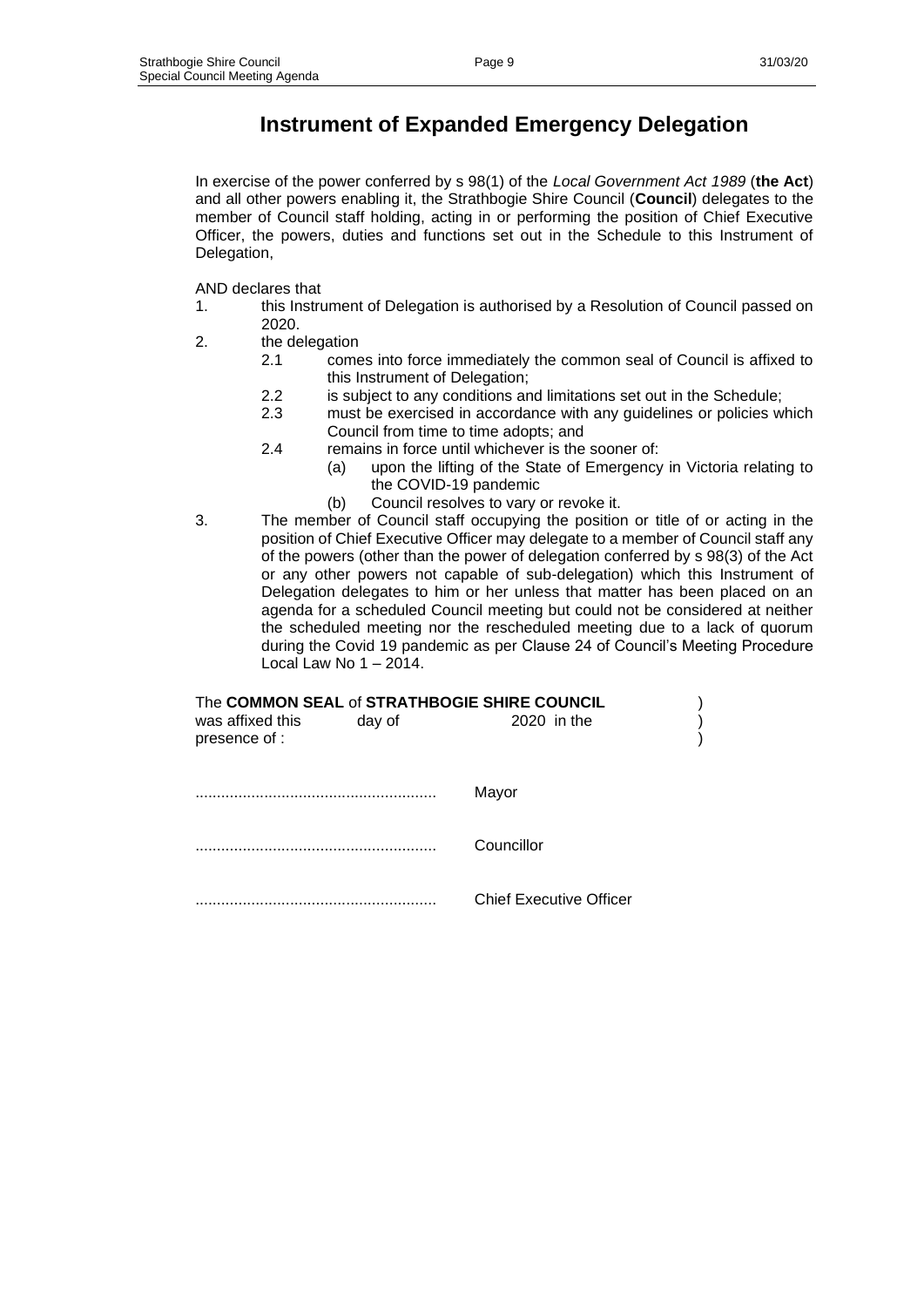# **SCHEDULE**

#### The power to

- 1. determine any issue;
- 2. take any action; or
- 3. do any act or thing

arising out of or connected with any duty imposed, or function or power conferred on Council by or under any Act.

#### **Conditions and Limitations**

The delegate must not determine the issue, take the action or do the act or thing

- 4. if the issue, action, act or thing is an issue, action, act or thing which involves 4.1 awarding a contract exceeding the value of \$150,000 for goods and services or \$200,000 for carrying out of works unless the project has been by Council through the 2019/20 and 2020/21 budget adoption process;
	- 4.2 making a local law under Part 5 of the Act;
	- 4.3 approval of the Council Plan under s 125 of the Act;
	- 4.4 adoption of the Strategic Resource Plan under s 126 of the Act;
	- 4.5 preparation or adoption of the Budget or a Revised Budget under Part 6 of the Act;
	- 4.6 adoption of the Auditor's report, Annual Financial Statements, Standard Statements and Performance Statement under Part 6 of the Act;
	- 4.7 determining pursuant to s 37 of the Act that an extraordinary vacancy on Council not be filled;
	- 4.8 exempting a member of a special committee who is not a Councillor from submitting a return under s 81 of the Act;
	- 4.9 appointment of councillor or community delegates or representatives to external organisations; or
	- 4.10 the return of the general valuation and any supplementary valuations;
- 5. if the issue, action, act or thing is an issue, action, act or thing which is required by law to be done by Council resolution unless that matter has been placed on an agenda for a scheduled Council meeting but could not be considered at neither the scheduled meeting nor the rescheduled meeting due to a lack of quorum during the Covid 19 pandemic as per Clause 24 of Council's Meeting Procedure Local Law No 1 – 2014;
- 6. if the issue, action, act or thing is an issue, action or thing which Council has previously designated as an issue, action, act or thing which must be the subject of a Resolution of Council unless that matter has been placed on an agenda for a scheduled Council meeting but could not be considered at neither the scheduled meeting nor the rescheduled meeting due to a lack of quorum during the Covid 19 pandemic as per Clause 24 of Council's Meeting Procedure Local Law No 1 – 2014;
- 7. if the determining of the issue, the taking of the action or the doing of the act or thing cannot be the subject of a lawful delegation, whether on account of s 98(1)(a)-(f) (inclusive) of the Act or otherwise.
- 8. The Chief Executive Officer must consult with all available Councillors via electronic means (phone, email, teleconference) prior to exercising any extended emergency delegation.
- 9. A report identifying the decisions made in lieu of the ability to reach a quorum of Council under this Instrument must be listed on the next scheduled Council meeting agenda.